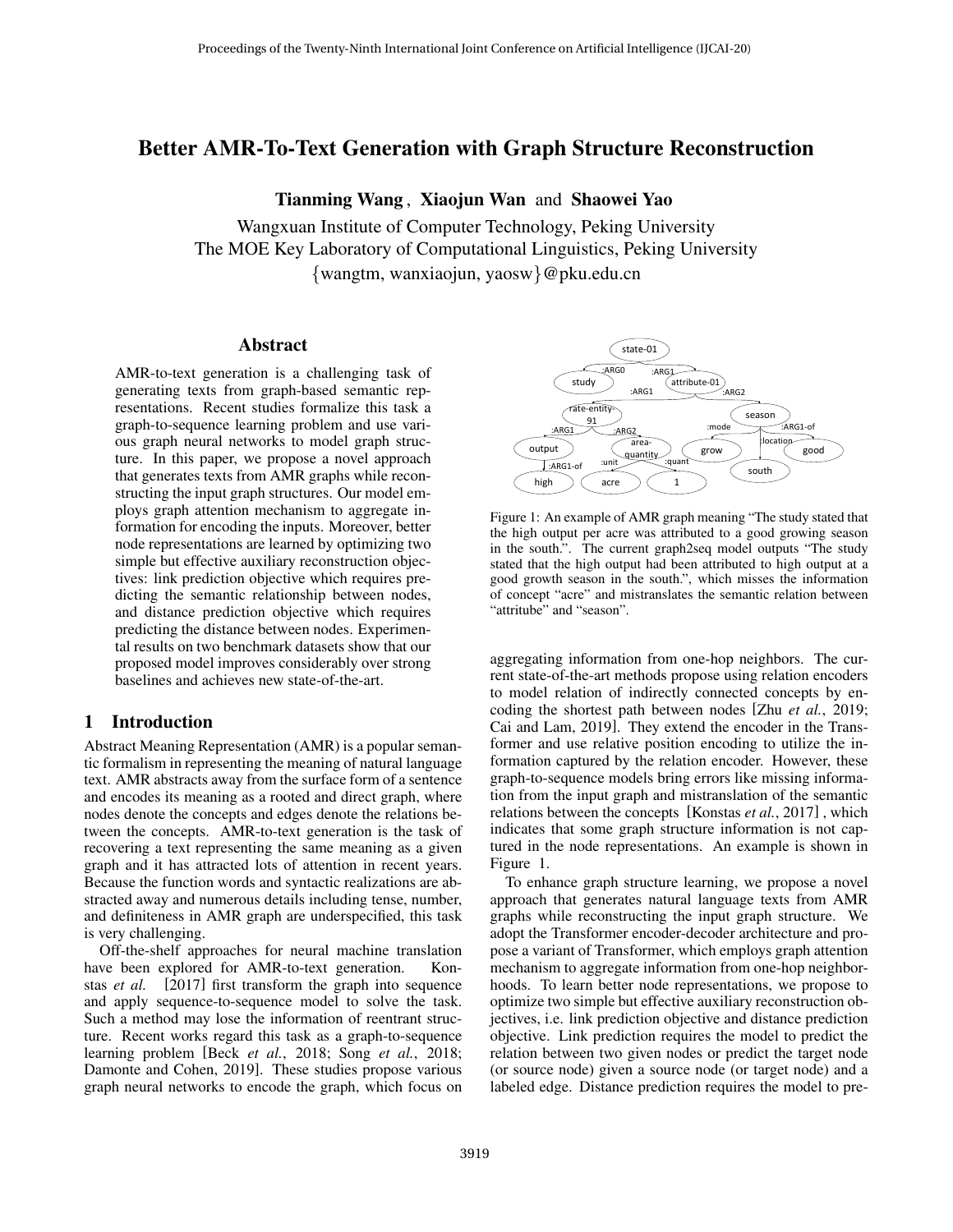dict the distance between two given nodes. All the information to be predicted is explicitly or implicitly provided in the input graph and we require the model to reconstruct the graph structure based on the learned node representations. The former encourages the model to encode the neighbor relation information as much as possible in the node representations, and the latter helps the model to distinguish information from neighboring nodes and distant nodes. The learned node representations with the aid of the two objectives can reduce the errors of mistranslation of semantic relations and missing information in the output texts.

Experimental results on two benchmark datasets show that our model substantially outperforms the prior methods and achieves a new state-of-the-art performance. Our model improves the BLEU scores by 2.4 points on LDC2015E86 and 2.1 points on LDC2017T10, respectively. In all, our contributions can be summarized as follows:

- We propose a novel approach that generates texts from AMR graphs while reconstructing graph structures. Two simple but effective reconstruction objectives are optimized during training, which help better capture the information provided in the graph. [1](#page-1-0)
- Our proposed variant of Transformer shows its effectiveness on AMR-to-text generation.
- Empirical studies on two benchmark datasets exhibit that our model advances the state of the art for the AMRto-text generation task.

## 2 Our Approach

Our model adopt the Transformer encoder-decoder architecture, which can generate natural language texts from AMR graphs while reconstructing the input structure. In this section, we begin by providing the notations we use, followed by describing our variant of the Transformer model, including a graph encoder which employs graph attention mechanism to aggregating information of incoming neighbors and outgoing neighbors, respectively, and a sentence decoder which generates sentence with copy mechanism. Then we introduce the proposed graph structure reconstruction objectives. Finally, the objective functions will be detailed. The overall architecture of our model is shown in Figure [2.](#page-1-1)

### 2.1 Notations

Let  $G = \{V, E, R\}$  denote an AMR graph, where V is a set of N nodes, E is a set of M edges, and R is a set of L edge label types.  $N$ ,  $M$ , and  $L$  are the number of nodes, edges and label types, respectively. Each edge  $e$  in  $E$  is denoted as  $(i, j, r_{i,j})$ , where i and j are the indices of source node and target node, respectively, and  $r_{i,j} \in R$  is the edge label. In addition, we denote the neighbor nodes reached by incoming edges of node  $v_i$  as  $\mathcal{N}_i^{in}$  and the neighbor nodes reached by outgoing edges as  $\mathcal{N}_i^{out}$ . The distance  $d_{i,j}$  of a given node pair is defined as the length of the shortest path from  $v_i$  to  $v_j$ (regardless of the direction of the edges).

<span id="page-1-1"></span>

Figure 2: The overall architecture of our proposed model.

For convenience, we denote queries, keys and values for attention in Transformer as  $Q, K$ , and V. Let MHAtt $(Q, K, V)$ denote the multi-head attention,  $FFN(x)$  denote the feedforward network, and  $LN(x)$  denote the layer normalization.

### 2.2 Graph Encoder

The purpose of the graph encoder is to directly encode the input graph and learn the representation for each node. It is composed of a stack of  $L_1$  identical graph layers, where different parameters are used from layer to layer. Each layer has two sub-layers: a graph attention mechanism and a feedforward network.

At each layer, we first update the node representations by aggregating a weighted average from neighbors by using learned attention weights. Let  $\mathbf{h}^l = (h_1^l, h_2^l, ..., h_N^l) \in$  $\mathbb{R}^{d_{model} \times N}$  be the node representations learned at layer l, where  $d_{model}$  is the dimension size of the model. In particular,  $h^0$  are the linearly transformed input embeddings.

$$
h_i^0 = W_e x_i^n \tag{1}
$$

where  $W_e \in \mathbb{R}^{d_{model} \times d_{emb}}$  is the transformation matrix and  $x_i^n \in \mathbb{R}^{\bar{d}_{emb}}$  is the word embedding of node  $v_i$ , and  $d_{emb}$ is the dimension size of the embedding. Considering that AMR is a directed graph, neighbor nodes reached by incoming edges and nodes reached by outgoing edges play different roles and contribute different information to the central node. We perform graph attention mechanisms over incoming neighborhoods and outgoing neighborhoods, respectively. We use an additive form of attention in our model. The attention score of outgoing edge  $(i, j, r_{i,j})$  for node  $v_i$  is computed as follows:

$$
\vec{e}_{i,j}^{l} = W_{ou_2}[\text{LeakyReLU}(W_{ou_1}[h_i^{l-1}; h_j^{l-1}; x_{i,j}^r])] \quad (2)
$$

where [; ; ] is the concatenation operator,  $x_{i,j}^r \in \mathbb{R}^{d_{model}}$  is the embedding of edge label  $r_{i,j}$ , and  $W_{ou_1} \in \mathbb{R}^{d_{model} \times 3d_{model}}$ and  $W_{ou_2} \in \mathbb{R}^{1 \times d_{model}}$  are the parameters. Similarly, the attention score of incoming edge  $(j, i, r_{i,i})$  is computed as follows:

$$
\overleftarrow{e}_{i,j}^l = W_{in_2}[\text{LeakyReLU}(W_{in_1}[h_j^{l-1}; h_i^{l-1}; x_{j,i}^r])] \tag{3}
$$

Then the attention probabilities  $\overrightarrow{\alpha}_{i,j}^l$  and  $\overleftarrow{\alpha}_{i,j}^l$  are calculated as a softmax over the scores  $\overrightarrow{e}_{i,j}^l$  and  $\overleftarrow{e}_{i,j}^l$ , respectively. We

<span id="page-1-0"></span><sup>&</sup>lt;sup>1</sup>The code is available at [https://github.com/sodawater/](https://github.com/sodawater/graph-reconstruction-amr2text) [graph-reconstruction-amr2text.](https://github.com/sodawater/graph-reconstruction-amr2text)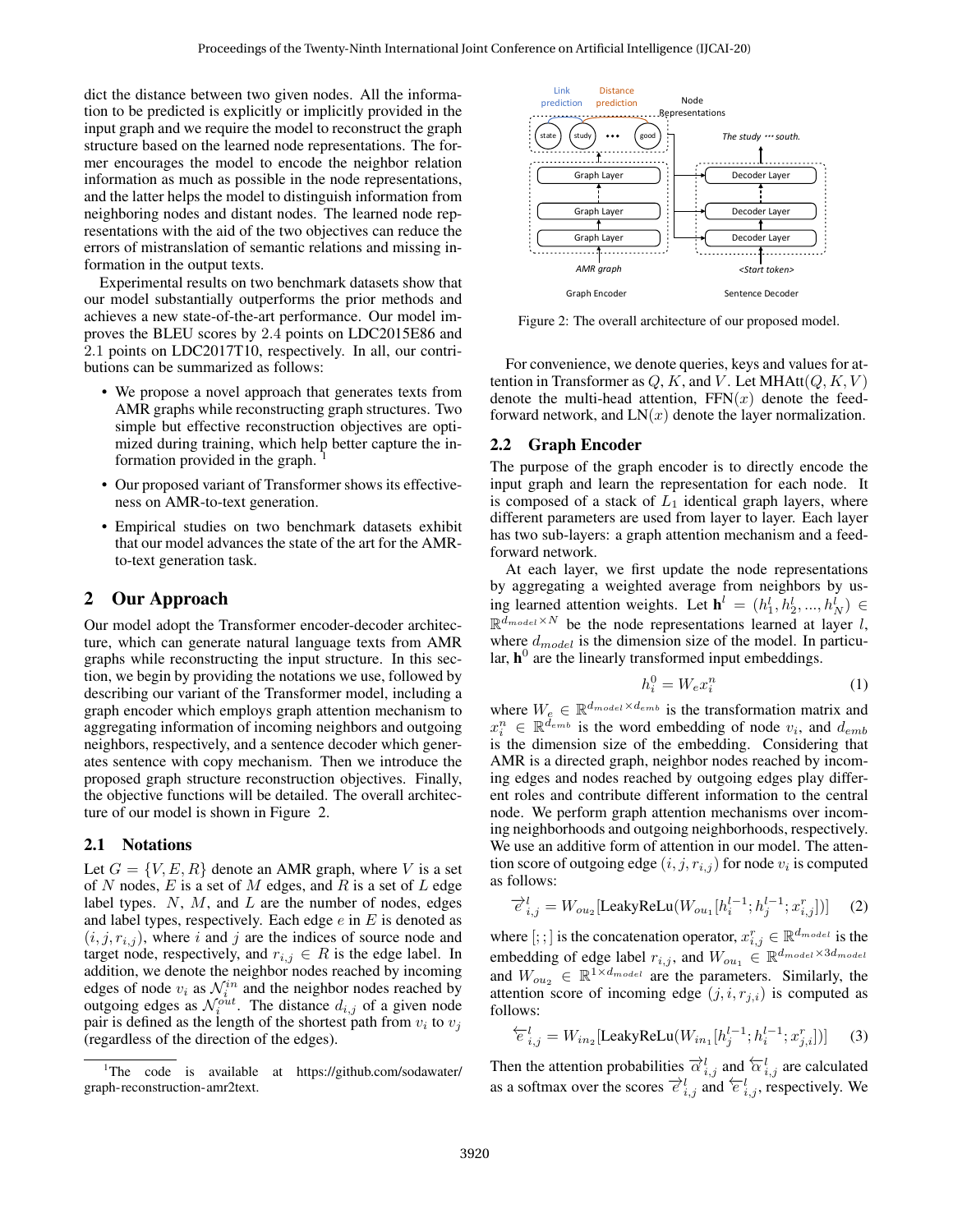further aggregate the information of neighbor nodes and corresponding edges using these attention probabilities.

$$
\overrightarrow{\alpha}_{i,j}^{l} = \frac{\exp(\overrightarrow{e}_{i,j}^{l})}{\sum_{k \in \mathcal{N}_i^{out}} \exp(\overrightarrow{e}_{i,k}^{l})}
$$
\n
$$
\overleftarrow{\alpha}_{i,j}^{l} = \frac{\exp(\overleftarrow{e}_{i,j}^{l})}{\sum_{k \in \mathcal{N}_i^{in}} \exp(\overleftarrow{e}_{i,k}^{l})}
$$
\n
$$
\overrightarrow{g}_i^{l} = \sum_{j \in \mathcal{N}_i^{out}} \overrightarrow{\alpha}_{i,j}^{l} W_{ous}[h_j; x_{i,j}^{r}]
$$
\n
$$
\overleftarrow{g}_i^{l} = \sum_{j \in \mathcal{N}_i^{in}} \overleftarrow{\alpha}_{i,j}^{l} W_{ins}[h_j; x_{j,i}^{r}]
$$
\n(4)

where  $W_{in_3}, W_{ou_3} \in \mathbb{R}^{d_{model} \times 2d_{model}}$ .

Following Veličković et al. [\[2017\]](#page-6-6), we also extend the graph attention mechanism to employ multi-head attention, which is beneficial for stabilizing the learning process. We split the attention into  $K$  heads and perform  $K$  independent attention mechanisms to execute the computation of the weighted average, which are further concatenated to get the final representation.

$$
\overrightarrow{g}_i^l = \prod_{k=1}^K \left( \sum_{j \in \mathcal{N}_i^{out}} \overrightarrow{\alpha}_{i,j}^{l,k} W_{ou_3}^k[h_j; x_{i,j}^r] \right) \tag{5}
$$

where || is the concatenation operator.  $\overleftarrow{g}_i^l$  is computed in the same way.

Since the above graph attention mechanism does not aggregate the information of the central node, we use a linear transformation layer to combine the information of the central node and neighborhoods.

$$
g_i^l = W_c[h_i^{l-1}; \overrightarrow{g}_i^l; \overleftarrow{g}_i^l] + b_c \tag{6}
$$

where  $W_c \in \mathbb{R}^{d_{model} \times 3d_{model}}$  and  $b_c \in \mathbb{R}^{d_{model}}$  are the parameters.

The second sub-layer is a fully connected feed-forward network. Residual connection and layer normalization are employed for connecting the adjacent layers.

$$
\mathbf{h}^{l} = \text{LN}(\text{FFN}(\mathbf{g}^{l}) + \mathbf{h}^{l-1})
$$
 (7)

A linear transformation layer is employed upon the encoder stack for aggregating the outputs of different layers.

$$
h_i = W_l \left[ \prod_{l=0}^{L_1} h_i^l \right] + b_l \tag{8}
$$

where the final representation for node  $v_i$  is denoted as  $h_i$ for convenience, and  $W_l \in \mathbb{R}^{d_{model} \times (L_1 + 1)d_{model}}$  and  $b_l \in$  $\mathbb{R}^{d_{model}}$  are the parameters.

#### 2.3 Sentence Decoder

The sentence decoder in our model has an architecture similar to the decoder in Transformer. It is composed of  $L_2$  identical layers, where parameters are different from layer to layer. Each layer has three sub-layers: a multi-head self-attention mechanism, a multi-head attention mechanism over the node representations, and a feed-forward network.

At each layer, we first update the token representations by a self-attention mechanism. Let  $\hat{\mathbf{h}} = (\hat{h}_1^l, \hat{h}_2^l, ..., \hat{h}_T^l) \in$  $\mathbb{R}^{d_{model} \times T}$  represent the token representations at layer l. In particular,  $\hat{\textbf{h}}^0$  are sum of the linearly transformed input embeddings of tokens  $x^t$  and position encoding  $pe$ .

$$
\hat{h}_i^0 = W_e x_i^t + p e_i \tag{9}
$$

Note that a masking is used for ensuring that the attention and prediction for position  $i$  depend only on the known words at position preceding i.

$$
\mathbf{a}^{l} = \text{LN}(\text{MHAtt}(\hat{\mathbf{h}}^{l-1}, \hat{\mathbf{h}}^{l-1}, \hat{\mathbf{h}}^{l-1}) + \hat{\mathbf{h}}^{l-1})
$$
 (10)

Following the self-attention, we employ a multi-head attention over the output of the encoder and a feed-forward network.

$$
\mathbf{c}^{l} = \text{LN}(\text{MHAtt}(\mathbf{a}^{l}, \mathbf{h}, \mathbf{h}) + \mathbf{a}^{l})
$$
  

$$
\hat{\mathbf{h}}^{l} = \text{LN}(\text{FFN}(\mathbf{c}^{l}) + \mathbf{c}^{l})
$$
 (11)

For convenience, we denote the final representations of the tokens in the decoder as  $\hat{h}$ . The final output is transformed and passed through a softmax layer to generate the probability  $p_i^g$  of next word over the vocabulary

$$
p_i^g = \text{softmax}(W_g \hat{h}_i + b_g) \tag{12}
$$

where  $W_g \in \mathbb{R}^{d_{vocab} \times d_{model}}$ ,  $b_g \in \mathbb{R}^{d_{vocab}}$ , and  $d_{vocab}$  is the size of vocabulary.

We apply a copy mechanism to tackle the data sparseness problem. A gate for controlling generating words from vocabularies or copying words from inputs is used.

$$
\eta_i = \text{sigmoid}(W_{\eta_2}[\tanh(W_{\eta_1}[\hat{h}_i; x_i] + b_{\eta_1})] + b_{\eta_2}) \quad (13)
$$

where  $W_{\eta_1} \in \mathbb{R}^{d_{model} \times 2d_{model}}$ ,  $W_{\eta_2} \in \mathbb{R}^{1 \times d_{model}}$ ,  $b_{\eta_1} \in$  $\mathbb{R}^{d_{model}}$  and  $b_{\eta_2} \in \mathbb{R}^1$  are the parameters. We use the average of the K independent attention probabilities  $\alpha_{i,j}^{l,k}$  of the last multi-head attention sub-layer as the copy probabilities  $p_i^c$ .

$$
p_i^c = \sum_{j=1}^N \left( \frac{1}{K} \sum_{k=1}^K \alpha_{i,j}^{l,k} \right) z_j
$$
 (14)

where  $z_j$  is the one-hot indicator vector for the node  $v_j$ . The final distribution  $p_i$  is the weighted average of the two probabilities with gate  $\theta_i$ .

$$
p_i = \eta_i * p_i^g + (1 - \eta_i) * p_i^c \tag{15}
$$

#### 2.4 Graph Structure Reconstruction

To learn better node representations from the graph structure, we propose to optimize two simple but effective auxiliary reconstruction objectives.

The first objective is based on link prediction, which requires the model to predict the semantic relations for the given node pairs. For a given pair of nodes  $(v_i, v_j)$ , we concatenate the representations of these two nodes and employ a multi-layer perceptron to predict the corresponding semantic relation.

$$
\hat{r}_{i,j} = \text{softmax}(W_r[\text{MLP}([h_i; h_j])] + b_r)
$$
(16)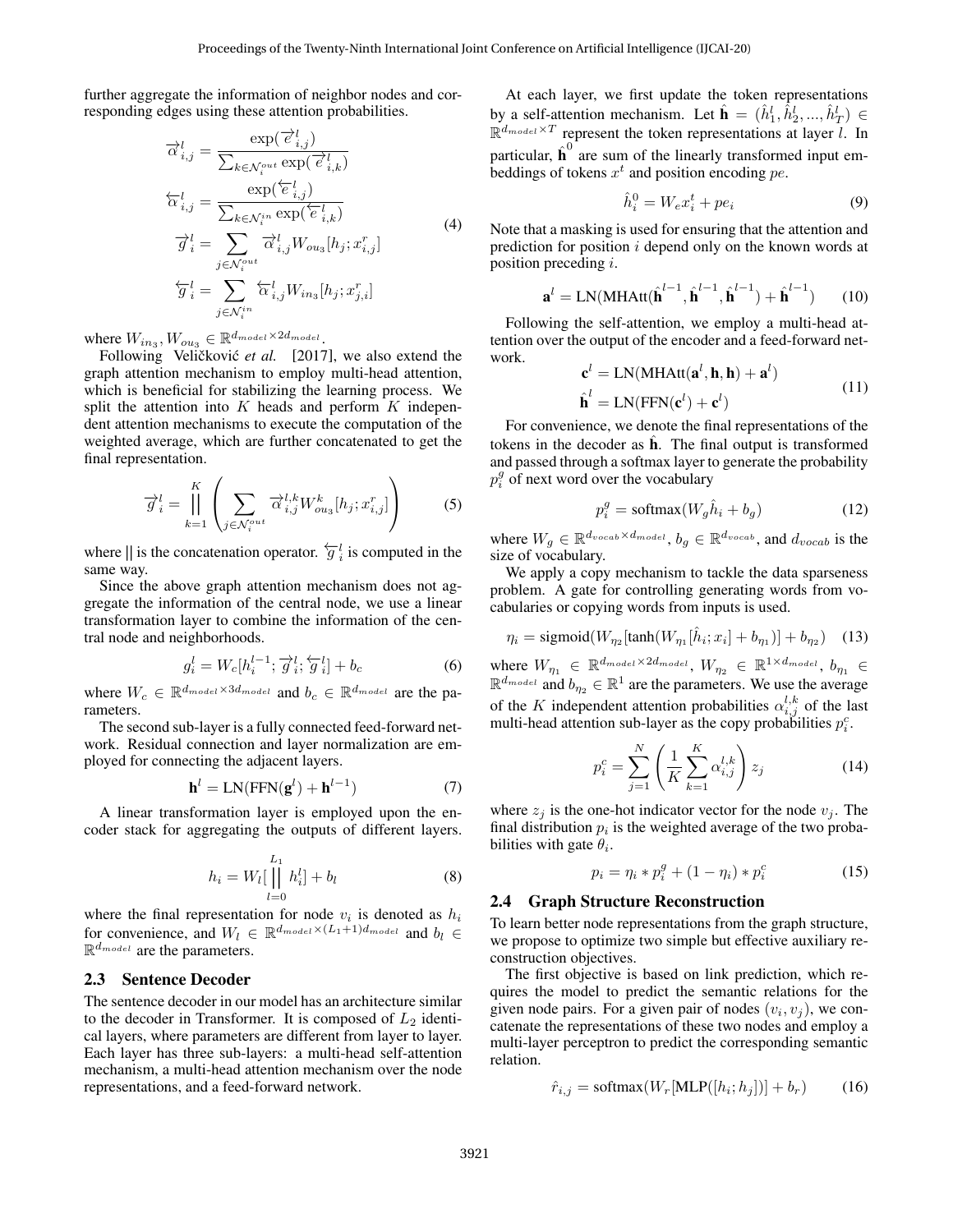where  $W_r \in \mathbb{R}^{(L+1) \times d_{model}}$ ,  $b_r \in \mathbb{R}^{L+1}$ , and L is the number of semantic label types in the AMR graph. For the pair of nodes that are adjacent in the graph, i.e., connected with an labeled edge, the gold relation label is exactly the given semantic relation  $r_{i,j}$ . For the pair of nodes that are not adjacent, the gold label is *non-adjacent*.

The link prediction can be expressed in another way, which requires the model to predict the target node (or source node) given a source node (or target node) and a semantic relation type. In other words, we aim to predict the node  $v_j$  in relation  $(v_i, v_j, r_{i,j})$  when  $v_i$  and  $r_{i,j}$  is given. We employ a pointer module to predict the node.

$$
\hat{e}_{i,k} = \frac{W_q h_i \left( W_k[h_k; x_{i,k}^r] \right)^{\top}}{\sqrt{d_{model}}}
$$
\n
$$
\hat{\alpha}_{i,k} = \frac{\exp(\hat{e}_{i,k})}{\sum_{\hat{k}=1}^N \exp(\hat{e}_{i,\hat{k}})}
$$
\n
$$
k^* = \arg \max_k(\hat{\alpha}_{i,k})
$$
\n(17)

Obviously *j* is the gold answer for  $k^*$ . Either of the above two forms of link prediction encourages the model to exactly encode the neighbor relations as much as possible in the node representations, so less information will be missing and less semantic relation will be mistranslated during decoding.

The second objective is based on distance prediction, which requires the model to predict the distance between a pair of nodes in the graph. As mentioned before, the distance  $d_{i,j}$  of a pair of nodes is defined as the length of the shortest path from  $v_i$  to  $v_j$  regardless of the edge direction. In the graph encoder, non-local information is captured by using multiple aggregation layers. This objective helps the model to distinguish nodes whether they are adjacent or distant, so direct relations of neighbor nodes and indirect relations of distant nodes can be encoded with distinction and mixing of semantic relation during generation can be reduced. We employ a multi-layer perceptron to predict the distance between two nodes.

$$
\hat{d}_{i,j} = \text{softmax}(W_d[\text{MLP}([h_i; h_j])] + b_d)
$$
 (18)

where  $W_d \in \mathbb{R}^{(D+1) \times d_{model}}$ ,  $b_d \in \mathbb{R}^{D+1}$ , and D is the maximum diameter of the AMR graphs in the dataset. Obviously  $d_{i,j}$  is the gold answer.

## 2.5 Objective Function

We aim to optimize the negative log-likelihood of each goldstandard output sentence,  $S$ , given the input graph  $G$ .

$$
\mathcal{L}_g = -\sum_{i=1}^T \log P(s_i|s_{1:i-1}, G, \theta) \tag{19}
$$

where  $s_i$  is the gold answer for *i*-th token,  $\theta$  represents the model parameters, and  $P(s_i|s_{1:i-1}, G, \theta)$  is computed in  $Eq.(15)$ .

To learn better node representations and generate texts of better quality, we also optimize the two proposed graph reconstruction objectives. As described before, link prediction objective has two forms. The first form is to predict the relation given the node pair, which aims to optimize the following negative log-likelihood:

$$
\mathcal{L}_l^1 = -\sum_{(i,j,r_{i,j}) \in E} \log P(r_{i,j}|i,j,G,\theta) - \frac{1}{N} \lambda_n \sum_{(i,j)*j \notin E} \log P(r_{i,j}|i,j,G,\theta)
$$
\n(20)

where  $r_{i,j}$  is the gold answer for the relation of nodes  $v_i$  and  $v_i$  (note that the gold label is set to *non-adjacent* when the two nodes are not adjacent),  $\lambda_n$  and  $\frac{1}{N}$  are used for balancing the weight of negative samples and  $P(r_{i,j} | i, j, G, \theta)$  can be computed from the predicted probability  $\hat{r}_{i,j}$  in Eq.(16).

The second form of link prediction objective is to predict the target node given a source node and a labeled edge.

$$
\mathcal{L}_l^2 = -\sum_{(i,j,r_{i,j}) \in E} \log P(j|i,r_{i,j},G,\theta) \tag{21}
$$

where  $P(j|i, r_{i,j}, G, \theta)$  can be computed from the results in Eq.(17).

Distance prediction objective is defined as follows

$$
\mathcal{L}_d = -\frac{1}{N} \sum_{i=1}^{N} \sum_{j=1}^{N} \log P(d_{i,j} | G, \theta)
$$
 (22)

where  $P(d_{i,j} | G, \theta)$  can be computed from the results in Eq.(18).

Our model is trained by optimizing the weighted sum of the generation objective and graph reconstruction objectives.

$$
\mathcal{L} = \mathcal{L}_g + \lambda_l * \mathcal{L}_l^{1/2} + \lambda_d * \mathcal{L}_d \tag{23}
$$

where  $\mathcal{L}_l^{1/2}$  $l^{1/2}$  represents one form of the link prediction objective and  $\lambda_l$  and  $\lambda_d$  are the hyper-parameters.

## 3 Experiment

#### 3.1 Data

Two standard English AMR corpora (LDC2015E86 and LDC2017T10) are used as our evaluation datasets. The LDC2015E86 dataset contains 16833 training instances, 1368 development instances, and 1371 test instances. The LDC2017T10 contains 36521 training instances and the same instances for the development and test as LDC2015E86.

### 3.2 Setup

We set the model parameters based on preliminary experiments on the development set.  $d_{model}$  is set to 512. The numbers  $L_1$ ,  $L_2$  of layers of the encoder and decoder are both set to 6. The head number  $K$  is set to 2. The batch size is set to 64.  $\lambda_n$  is set to 0.1,  $\lambda_l$  is set to 0.4 and  $\lambda_d$  is set to 0.1. We share the vocabulary of the encoder and decoder, and use Glove vectors [\[Pennington](#page-6-7) *et al.*, 2014] to initialize the word embeddings and  $d_{emb}$  is set to 300. We apply dropout and use a rate of 0.2. Label smoothing is employed and the rate is set to 0.1. We use the Adam optimizer [\[Kingma and Ba, 2015\]](#page-6-8) with  $\beta_1 = 0.9$ ,  $\beta_2 = 0.98$  and  $\epsilon = 10^{-9}$ . The same learning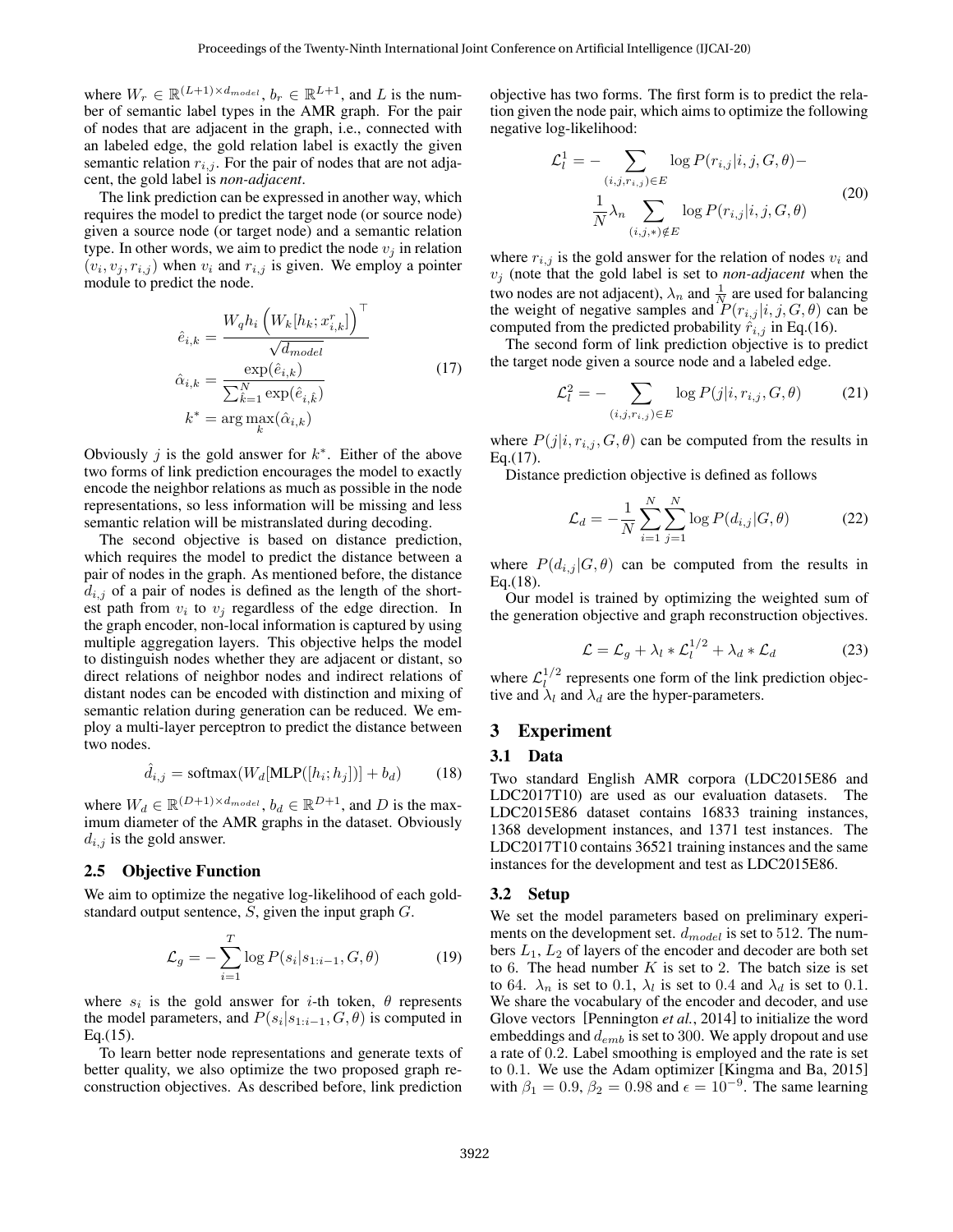| Proceedings of the Twenty-Ninth International Joint Conference on Artificial Intelligence (IJCAI-20) |  |  |  |
|------------------------------------------------------------------------------------------------------|--|--|--|
|------------------------------------------------------------------------------------------------------|--|--|--|

<span id="page-4-0"></span>

| Model                                        | LDC2015E86  |        | LDC2017T10 |             |                          |          |
|----------------------------------------------|-------------|--------|------------|-------------|--------------------------|----------|
|                                              | <b>BLEU</b> | Meteor | $CHRF++$   | <b>BLEU</b> | Meteor                   | $CHRF++$ |
| S2S [Konstas <i>et al.</i> , 2017]           | 21.7        |        |            |             |                          |          |
| Transformer [Zhu et al., 2019]               | 25.5        | 33.1   | 59.9       | 27.3        | 34.6                     | 61.9     |
| GGNN [Beck <i>et al.</i> , 2018]             |             |        |            | 23.3        |                          | 50.4     |
| GGNN <sup>*</sup> [Beck et al., 2018]        |             |        |            | 27.5        | ٠                        | 53.5     |
| GraphLSTM [Song et al., 2018]                | 23.3        |        |            |             | $\overline{\phantom{a}}$ |          |
| GCNSEQ [Damonte and Cohen, 2019]             | 24.4        | 23.6   |            | 24.5        | 24.1                     |          |
| DenselyGCN [Guo et al., 2019]                | 25.7        |        |            | 27.6        |                          | 57.3     |
| DenselyGCN* [Guo et al., 2019]               | 28.2        |        |            | 30.4        |                          | 59.6     |
| G2S-GGNN [Ribeiro et al., 2019]              | 24.3        | 30.5   |            | 27.9        | 33.2                     |          |
| StructuralTransformer-SA [Zhu et al., 2019]  | 29.7        | 35.5   | 63.0       | 31.5        | 36.0                     | 63.8     |
| StructuralTransformer-CNN [Zhu et al., 2019] | 29.1        | 35.0   | 62.1       | 31.8        | 36.4                     | 64.1     |
| GraphTransformer [Cai and Lam, 2019]         | 27.4        | 32.9   | 56.4       | 29.8        | 35.1                     | 59.4     |
| Ours (w/o graph reconstruction)              | 30.5        | 35.5   | 63.2       | 32.7        | 36.5                     | 64.9     |
| Ours                                         | 32.1        | 36.1   | 64.0       | 33.9        | 37.1                     | 65.8     |

Table 1: Comparison results on the test set of LDC2015E86 and LDC2017T10. \* denotes the ensemble model.

<span id="page-4-1"></span>

| <b>Objective function</b>                   | RLEU |
|---------------------------------------------|------|
| only generation                             | 29.8 |
| generation + link (first form)              | 31.0 |
| generation + link (second form)             | 30.9 |
| generation + distance                       | 30.5 |
| $generation + link (first form) + distance$ | 31.3 |
| generation + link (second form) + distance  | 314  |

Table 2: Ablation results on the LDC2015E86 development set

rate schedule of [Vaswani](#page-6-11) *et al.* [\[2017\]](#page-6-11) is adopted and the maximum learning rate is set to 0.0005. During training, we filter out instances with more than 50 nodes in graph or 50 words in sentence for speeding up. During inference, beam search with size 5 is used.

Following prior works, we use BLEU [\[Papineni](#page-6-12) *et al.*, [2002\]](#page-6-12), Meteor [\[Banerjee and Lavie, 2005\]](#page-6-13), and CHRF++ [Popović, 2017] as automatic metrics for evaluation.

### 3.3 Comparison Results

We compare our model with several strong baselines, including sequence-to-sequence models and graph-to-sequence models. We use the first form of link prediction objective in this experiment. Models trained with the second form of link prediction objective or other combination of objectives will be detailed in the ablation study. Our base model without graph reconstruction objectives is also compared. Note that some compared baselines are ensemble model but our models are both single model.

Table [1](#page-4-0) summarizes the results of these models on the benchmarks. Our model substantially outperforms previous models and achieves the new state-of-the-art performances. Our base model (i.e., without graph reconstruction) also outperforms baselines, which shows the effectiveness of our proposed variant of Transformer. With graph reconstruction objectives, the performance of our model improves by 1.6 BLEU points and 1.2 BLEU points on two datasets, respectively. Among all the baselines, StructuralTransformer-SA achieves the best score on LDC2015E86. Our model improves the BLEU score by 2.4 points, Meteor score by 0.6 points, and CHRF++ score by 1.0 points. On LDC2017T10, our proposed model also outperforms StructuralTransformer-CNN by more than 2 BLEU points. Comparing the two sequence-to-sequence neural models, Transformer is much better than the RNN-based model S2S. Similar phenomenon is observed in the graph-to-sequence models. This is the reason we adopt the Transformer encoder-decoder architecture in our model. We can also see that ensemble models achieve better performance than single models with the same architecture, which indicates that ensemble learning is beneficial in this task. However, our single model still strongly outperforms these ensemble models.

### 3.4 Ablation Study

We further perform an ablation study on the LDC2015E86 development dataset to investigate the influence of the proposed auxiliary objectives. We vary the overall objective function in the following ways: only use the generation objective  $(\mathcal{L}_q)$ ; use auxiliary link prediction objective in the first form  $(\mathcal{L}_g + \lambda_l * \mathcal{L}_l^1)$ ; use link prediction objective in the second form  $(\mathcal{L}_g + \lambda_l * \mathcal{L}_l^2)$ ; use distance prediction objective  $(\mathcal{L}_g + \lambda_d * \mathcal{L}_d)$ ; use link prediction objective in the first form and distance prediction objective  $(\mathcal{L}_g + \lambda_l * \mathcal{L}_l^1 + \lambda_d * \mathcal{L}_d)$ ; use link prediction objective in the second form and distance prediction objective  $(\mathcal{L}_g + \lambda_l * \mathcal{L}_l^2 + \lambda_d * \mathcal{L}_d)$ . Note that we only report the BLEU score in this experiment.

Table [2](#page-4-1) presents the results. We can see that using either the link prediction objective or the distance prediction objective could improve the performance. Both two forms of the link prediction objective result in an improvement of about 1 BLEU points. With the distance prediction objective, the result is 0.7 BLEU points higher. Our model achieves the best performance by optimizing the generation objective and two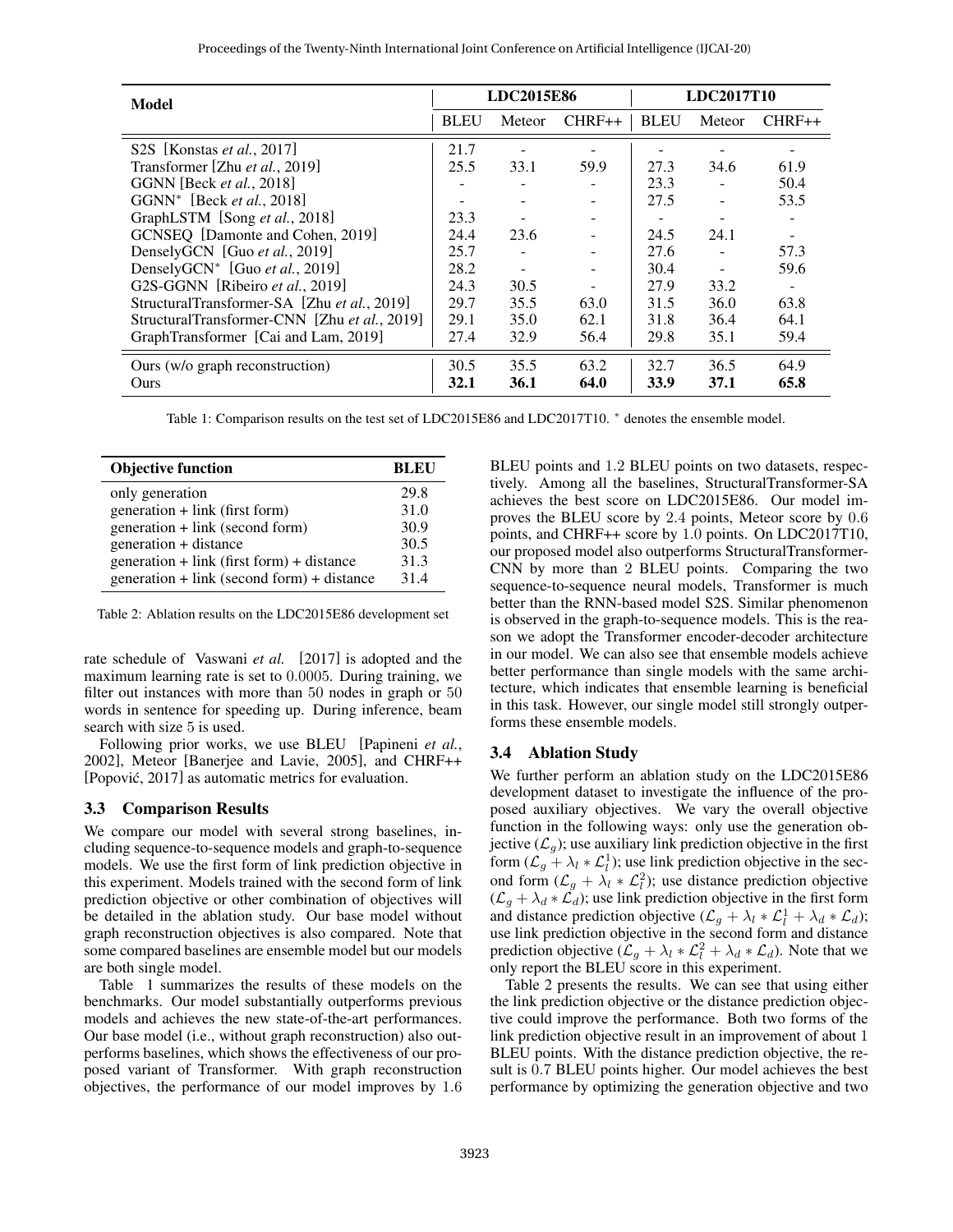<span id="page-5-0"></span>

| Metric        | <b>DGCN</b> | GT   | Ours(base) | Ours | Human |
|---------------|-------------|------|------------|------|-------|
| <b>SMATCH</b> | 68.4        | 68.1 | 69.9       | 70.8 | 76.3  |
| Unlabeled     | 71.9        | 71.3 | 73.6       | 74.2 | 79.0  |
| Concepts      | 77.1        | 78.3 | 80.9       | 80.8 | 84.8  |
| Reentrancies  | 51.7        | 49.8 | 54.9       | 55.3 | 59.8  |
| SRL.          | 62.0        | 60.8 | 64.8       | 65.7 | 69.6  |

Table 3: SMATCH and fine-grained F1 scores on the test set of LDC2015E86. DGCN denotes DenselyGCN and GT denotes GraphTransformer.

graph reconstruction objectives at the same time. These results verify the usefulness of graph structure reconstruction.

### 3.5 Semantic Error Analysis

We further analyze the semantic error types in the outputs of different AMR-to-text models. Similar to [Konstas](#page-6-0) *et [al.](#page-6-0)* [\[2017\]](#page-6-0), we observe that there are three types of common semantic errors: 1) missing information; 2) generating words inconsistent with the given concept; 3) mixing the given semantic relations. To quantitatively compare different models, suitable metrics are needed. Considering that human evaluation is very time-consuming and requires expertise, we use an SOTA AMR parser [Zhang *et al.*[, 2019\]](#page-6-15) to automatically parse the outputs into graphs and compare them with the given input graphs. SMATCH [\[Cai and Knight, 2013\]](#page-6-16) and a set of fine-grained metrics [\[Damonte](#page-6-17) *et al.*, 2016] are used for evaluation. These scores directly measure the degree of semantic overlap between two semantic structures, and indirectly reflect the semantic consistency between the generated sentence and the input graph. We compare the baseline DenselyGCN (DGCN), GraphTransformer (GT), our base model without graph reconstruction, our proposed model and the gold answer.

The results are listed in Table [3.](#page-5-0) Because the text and the AMR graph are not strictly one-to-one mapping and the parser is not perfect, the scores of gold answer are not 100 points. The SMATCH score reflects the overall semantic overlap and our model outperforms baselines. The Concepts score reflects the translation quality of the concepts and higher Concept score means that less concept information might be missing or mistranslated. Our model performs closely to our base model and outperforms GT and DGCN. The Unlabeled and SRL scores reflect the translation quality of semantic relations, i.e., the edges in the AMR graph. Our model achieves higher scores than baselines on these metrics but is still much lower than the gold answer, which indicates that our proposed reconstruction objectives can reduce the mixing of semantic relations to some extent. Higher Reentrancies score shows that our model can learn better representations for reentrant structure. In general, the above semantic errors occur in outputs of all compared models and our proposed model have less errors in the outputs than baselines.

## 4 Related Works

Most studies on AMR-to-text generation regard it as a distinct machine translation task. Early works focus on statistical methods. [Flanigan](#page-6-18) *et al.* [\[2016\]](#page-6-18) apply tree-to-str transducers to generate texts after transforming AMR graphs to trees. [Pourdamghani](#page-6-19) *et al.* [\[2016\]](#page-6-19) use a phrase-based machine translation model on the input of linearized graphs. [Song](#page-6-20) *[et al.](#page-6-20)* [\[2017\]](#page-6-20) adopt a synchronous node replacement grammar to generate texts. Moving to neural machine translation methods, [Konstas](#page-6-0) *et al.* [\[2017\]](#page-6-0) achieve promising results by named entity anonymization and applying sequence-tosequence model on the linearized graphs. Zhu *[et al.](#page-6-4)* [\[2019\]](#page-6-4) adopt the Transformer architecture and introduce Byte Pair Encoding to solve the data sparseness problem.

Recent works treat the task as a graph-to-sequence learning problem and propose various graph neural networks to tackle it. [Beck](#page-6-1) *et al.* [\[2018\]](#page-6-1) use Graph Gated Neural Network (GGNN) to directly encode the graph and an attentive decoder to generate texts. [Song](#page-6-2) *et al.* propose a graph state LSTM as the encoder. [Damonte and Cohen](#page-6-3) [\[2019\]](#page-6-3) develop a hybrid neural model by stacking a BiLSTM on the output of a Graph Convolution Network (GCN) encoder. Guo *[et al.](#page-6-9)* [\[2019\]](#page-6-9) also use GCN and propose densely connected GCN to capture both local and non-local semantic relations in the graph. These methods all focus on aggregating information from one-hop neighborhoods and propagate information from distant nodes by stacking aggregation layers.

The current state-of-the-art approaches propose using relation encoders to model relation of indirectly connected concepts by encoding the shortest path between these nodes. [Zhu](#page-6-4) *[et al.](#page-6-4)* [\[2019\]](#page-6-4) propose five different methods to encode the relation path and further extend the conventional self-attention architecture to explicitly utilize the encoded relation between concept pairs. [Cai and Lam](#page-6-5) [\[2019\]](#page-6-5) use bi-directional GRU encoder to get the representation for the shortest relation path.

## 5 Conclusion

In this paper, we propose a novel approach that utilize graph structure reconstruction for the AMR-to-text generation problem. Two simple but effective reconstruction objectives, i.e, link prediction objective and distance prediction objective, are proposed for enhancing the capturing of structure information and semantic relation in the node representations. We perform experiments on two English benchmarks and the results show that our model achieves the new state-of-the-art performance. The result of ablation study indicates the effectiveness of our base model and the graph reconstruction objectives. In addition, we analyze the semantic errors in the outputs by using automatic metrics.

In future work, we will apply our model to other graphto-sequence problems. We will also incorporate more welldesigned and effective graph reconstruction objectives for better node representation learning.

## Acknowledgments

This work was supported by National Natural Science Foundation of China (61772036) and Key Laboratory of Science, Technology and Standard in Press Industry (Key Laboratory of Intelligent Press Media Technology). Xiaojun Wan is the corresponding author.